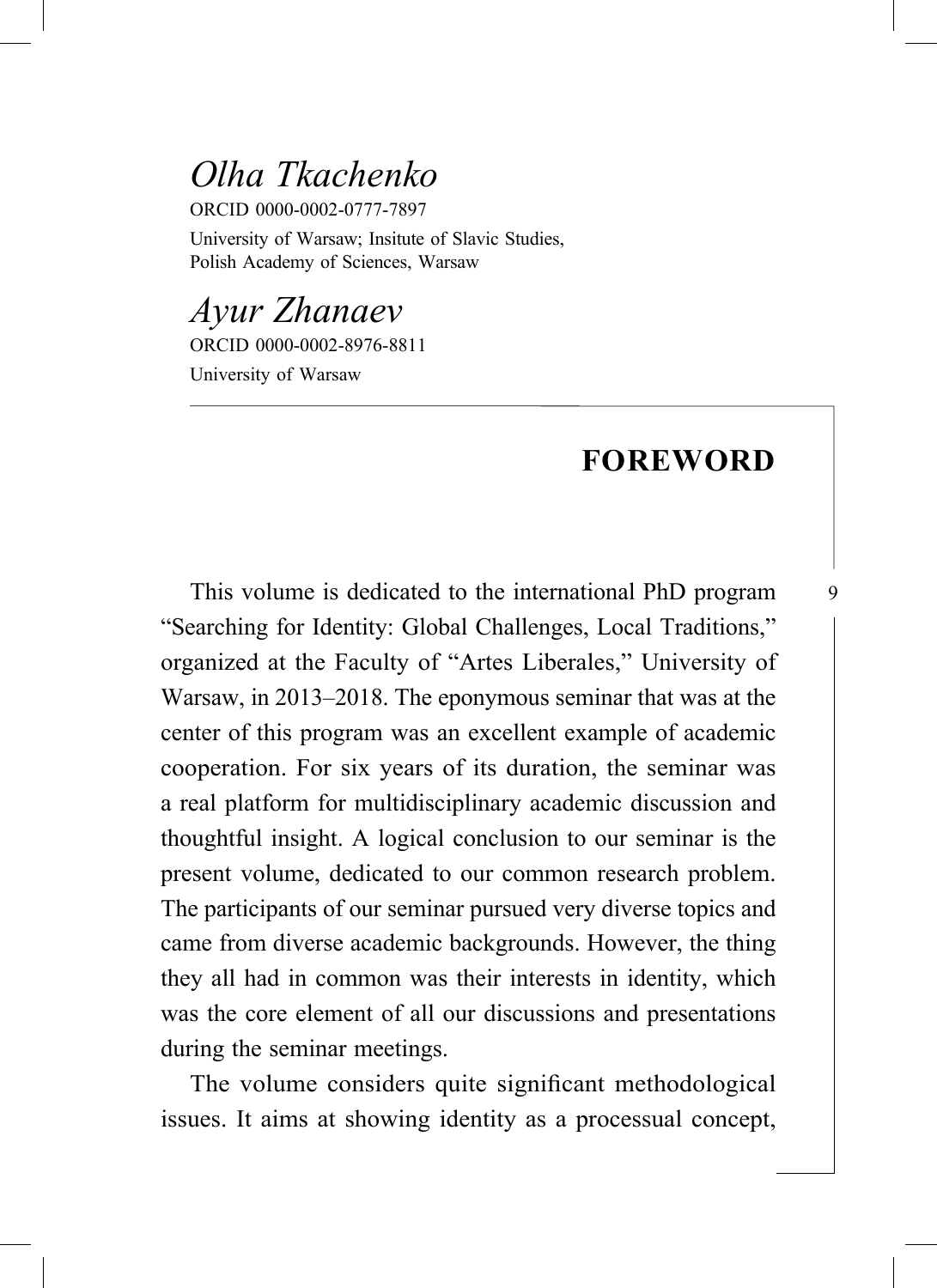## *Olha Tkachenko, Ayur Zhanaev*

using the example of the researcher as a living personality. It thus corresponds with the general trend in the humanities and social sciences of paying attention to the researcher and the ways his or her personal background and experience influence the generation of knowledge. We are constantly changing and our views on identity are changing, as well. By introducing this topic, we would like to show completing a PhD, or any other research, as a dynamic process with a personal history of success and failure, as well as to demonstrate the impact of the "Searching for Identity" project.

While working on the volume, we asked our authors not to hide behind theories and be free in defining the vague term "identity" to show their own personal and academic evolution. We also encouraged contributors to share their experience of searching for the proper methodology, and the difficulties faced by them while working on the thesis or research project.

Despite our openness to various perspectives and formal choices, the task we gave our contributors turned out to be very difficult. Many of them thought that this approach was not "scientific" enough, or were not used to writing in a such a way. While in anthropology it is not uncommon, for historians, literature studies scholars, or sociologists it was, indeed, a new perspective. Every field and every perspective introduced a new aspect, new description of identity and its dynamics. Not everybody ended up going beyond objectivism (which is not necessarily a bad thing); however, for many of the authors, the vantage point we proposed opened up a new outlook on their own work. It helped them to define their position in the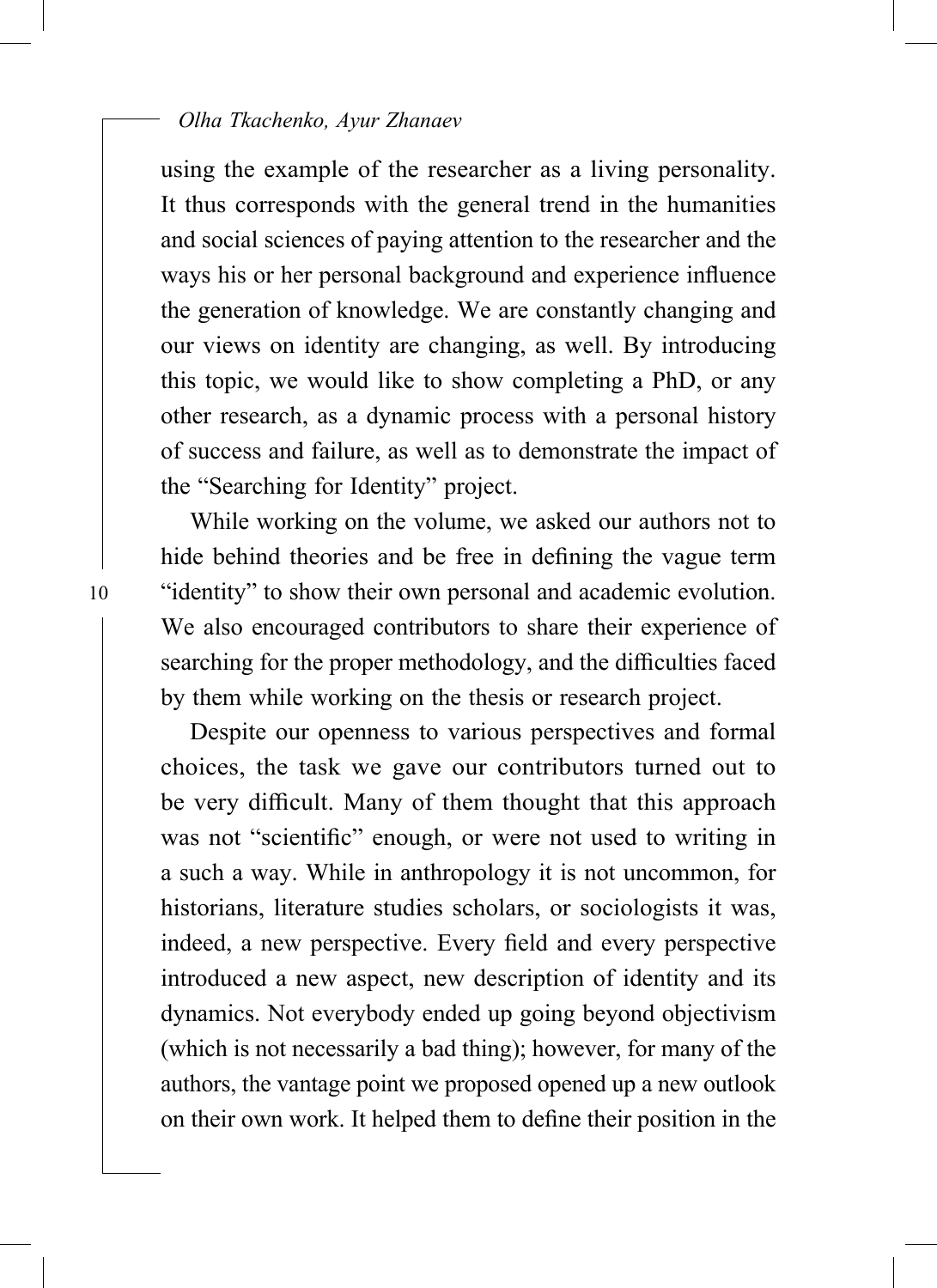research process, to estimate their possibilities and weaknesses, and gave them more confidence in their work.

The volume consists of fourteen chapters, an introductory word of Professor Robert A. Sucharski, Dean of the Faculty of "Artes Liberales" at the University of Warsaw, and an opening article by Professor Jan Kieniewicz, Head of the International PhD Program "Searching for Identity: Global Challenges, Local Traditions," organized in 2013–2018 at the Faculty of "Artes Liberales," University of Warsaw. Ten chapters are the texts by former participants of the PhD program. The remaining four were authored by the guest scholars doing their research within the Global Dialogues Fellowship at the Faculty of "Artes Liberales," funded with support from Open Society Foundations. While seemingly different, all these texts are united by the theme of searching for identity, of identity types and ways of their exploration, cognition and perception, and of personal experiences and changes on the academic path.

The first block of articles is called "Insider and Outsider **Experiences."** The article opening this part is Daria Burnasheva's text, presenting her own way to, and experience of, researching Arctic identity. Having been born in Yakutia (Sakha Republic), she perceives herself as an Indigenous researcher of Arctic identity, and describes all the difficulties related to it. Moreover, Daria Burnasheva shows her own way of researching Arctic identity from abroad and the ways this influenced her work as an Indigenous researcher.

The second text of this part is by Galina Dondukova, who reflects on her status as a researcher of Buryat identity in the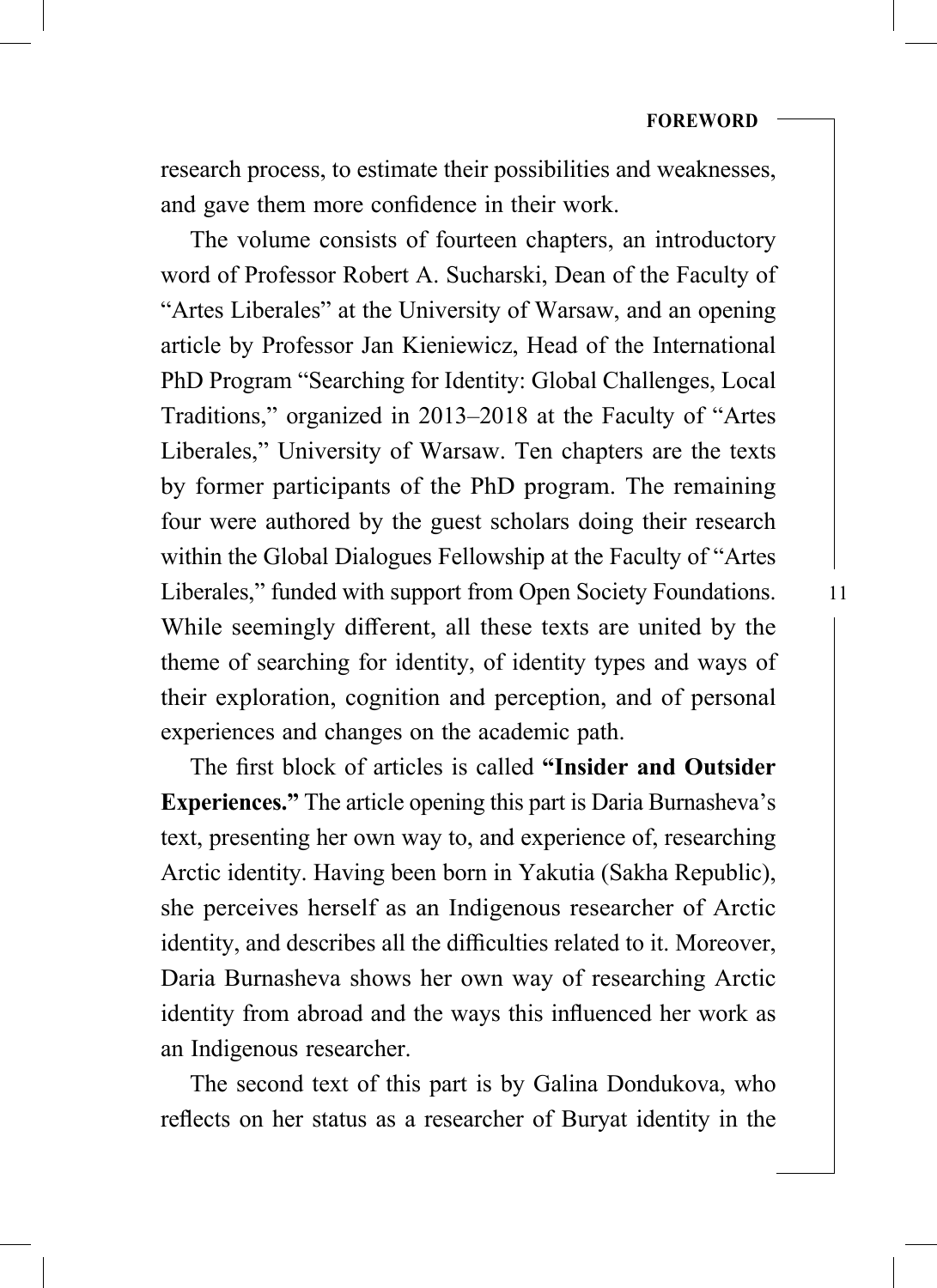poetry of Bair Dugarov. Through the lens of her own life, Galina Dondukova shows the path of becoming "three scholars in one" during her work on the PhD thesis. The article shows the experience of a researcher being an insider, an outsider, and a person in-between, all at the same time.

Like his colleagues, Ayur Zhanaev also presents his view on the issue of being an insider as well as an outsider during his research. Ayur Zhanaev's PhD dissertation was devoted to Buryat ideas of the social order. The author shows how being a Buryat himself helped and, conversely, handicapped him in researching his own culture, especially on the level of fieldwork.

The second part of the volume is called **"Identity in the Text and in Discourse."** It is dedicated to researches of identity in different time periods that used various materials which could be seen as texts opening new, broader discourses and contexts. Olha Tkachenko's article is dedicated to the notion of perceived identity. Having studied Ukrainian identity in the Polish media discourse, she shows what theoretical and methodological grounds are most suitable for research like hers, based on the sociological notion of identity, which she transfers to media studies and analyzes with the help of Critical Discourse Analysis.

Irina Koluzaeva's chapter demonstrates how identity could be researched, and what kind of identity could be researched, from a historical perspective. Her article is dedicated to people of the borderland referenced in the correspondence of Filon Kmita Czarnobylski (1530–1587) – Captain of the borderland Castle of Orsha, and the Palatine of Smolensk. Irina Koluzaeva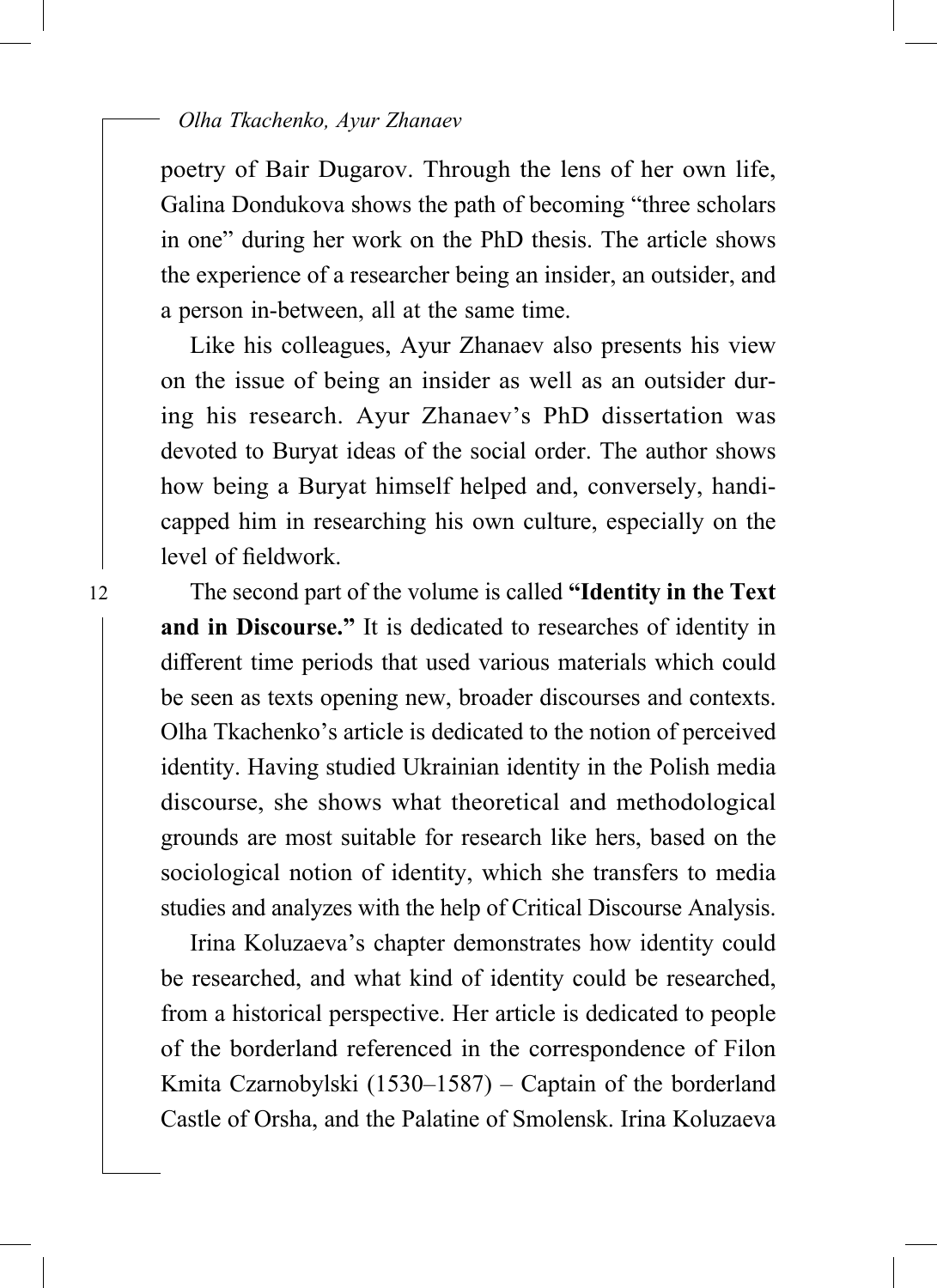shows the way historians research identity using only written texts from the given period.

A very interesting approach is to be found in Bato Dondukov's article. He researches Buryat identity but from the perspective of religion, namely Buddhism. In Bato Dondukov's case, the text that is studied is that of virtual reality – the representation of Buddhism on the Internet. The article recounts his experiences and demonstrates the methodological instruments that could be used in research of this kind.

Each text of this volume concerns the aspect of personal identity of the researcher and its changes that eventually take place during the cognition process. Three of them, however, stand out in their particular focus on the issue of personal identity of the scholar during research. We decided to bring those texts together in the third part, called **"From Personal Identity to Identity of a Scholar."**

Kyunney Takasaeva's article goes deep into the roots of her personal identity while describing her research on Yakut names and surnames. Wojciech Cendrowski presents his reflexion on ethnographic fieldwork and how it changed his own identity. Marzena Maciulewicz's paper explores different aspects and components of academic identity, trying to identify circumstances which may influence significantly the shaping of a young researcher's scientific perspective. The final article by Kamil Wielecki is based on his personal experience of participating (as a student and then coordinator) in three international and interdisciplinary doctoral programs that were operating – or are ongoing – at the Faculty of "Artes Liberales," University